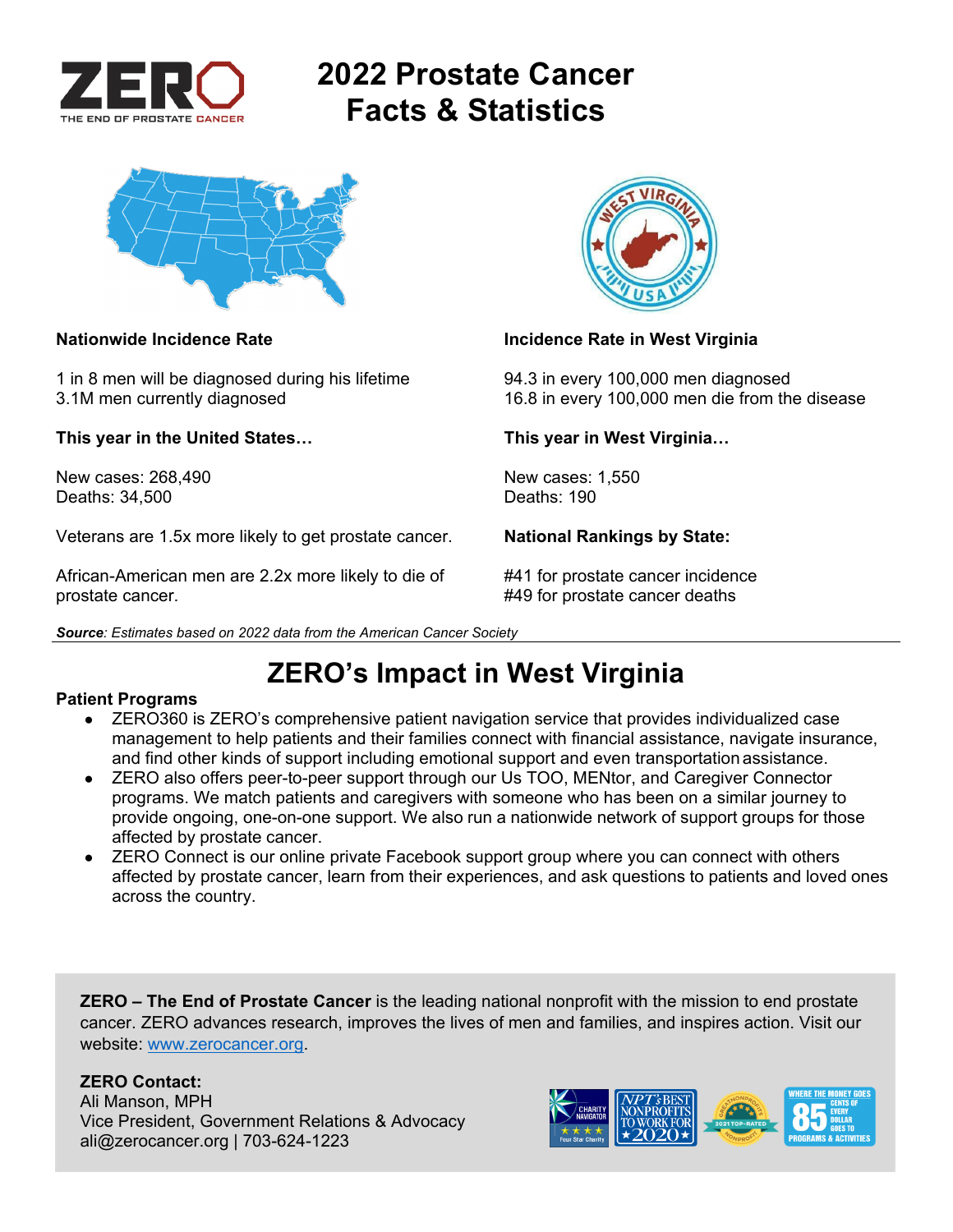

# **2022 Prostate Cancer Facts & Statistics**

## **CDMRP Grants in West Virginia**

Year Introduced: 2008 Total Grants to Date: 1 Total Grand Awards Through FY 2020\*: \$108,763.00

*\*PCRP data for FY 2021 has not yet been posted* 

| <b>Grant Recipient</b>         | 'ear | Amount               |
|--------------------------------|------|----------------------|
| West<br>Virginia<br>University | 2008 | 763.00<br>108.<br>۰D |

## **CDC's National Comprehensive Cancer Control Program (NCCCP) Funding in West Virginia:**

- **Strategy**: Talk to your doctor about your risk factors for skin, oral, prostate, and other cancers
- **Strategy:** Schedule and keep your appointments for skin, oral, and prostate cancer screenings
- **Strategy**: Talk to your family members about their cancer history and share that information with your doctor
- **Strategy**: Recommend friends and family talk to their health care provider about skin, oral, and prostate cancer screening
- **Strategy:** Help your neighbors overcome barriers to screening such as giving someone a ride to the doctor
- **Strategy:** Provide education to patients about skin, oral, and prostate cancer screenings
- **Strategy:** Implement client and provider reminders for skin, oral, and prostate cancer screenings
- **Strategy:** Educate providers about skin, oral, and prostate cancer screenings including best practices, benefits and harms, and screening limitations
- **Strategy:** Educate patients on how to perform self-screening using a mirror for oral and skin cancer, especially for high-risk patients
- **Strategy**: Research and develop new screening technologies for other cancers
- Choose insurance plans that cover skin, oral, and prostate cancer screenings with no out-of-pocket costs to employees
- **Strategy**: Add skin, oral, and prostate cancer education to employee wellness programs
- **Strategy:** Provide paid time off for employees to get skin, oral, and prostate cancer screenings
- **Strategy:** Adopt policies and environmental changes that increase skin, oral, and prostate cancer screenings for employees
- **Strategy:** Fund programs that reduce structural barriers to skin, oral, and prostate cancer screenings
- **Strategy**: Prioritize resources for programs that increase skin, oral, and prostate cancer screenings
- **Strategy:** Champion legislation that supports implementation research, reduction of out-of-pocket costs, and development of new screening technologies for other cancers

**ZERO – The End of Prostate Cancer** is the leading national nonprofit with the mission to end prostate cancer. ZERO advances research, improves the lives of men and families, and inspires action. Visit our website: www.zerocancer.org.

## **ZERO Contact:**

Ali Manson, MPH Vice President, Government Relations & Advocacy ali@zerocancer.org | 703-624-1223